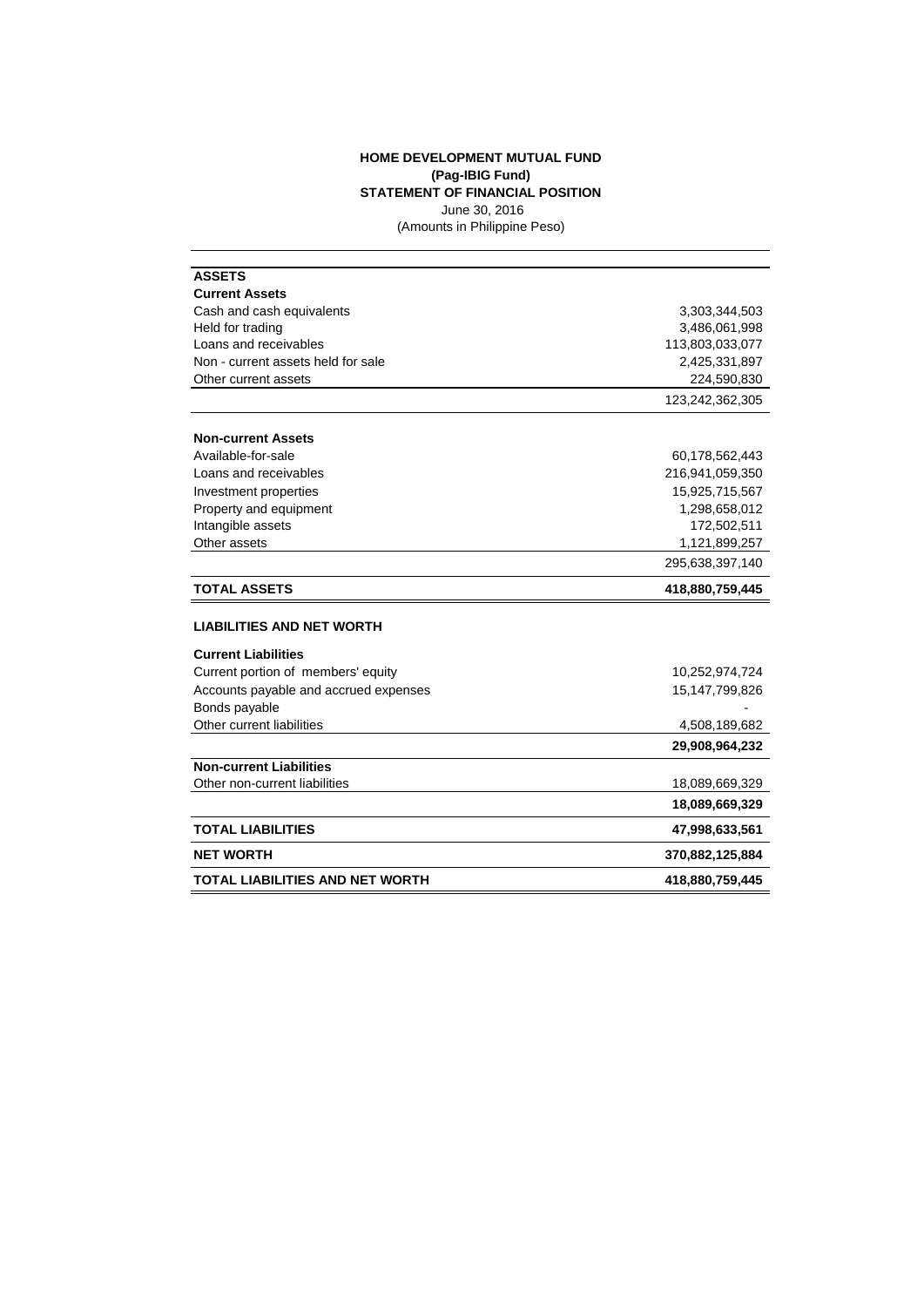## **HOME DEVELOPMENT MUTUAL FUND (Pag-IBIG Fund) STATEMENT OF COMPREHENSIVE INCOME**

For the Period Ended June 30, 2016

(Amounts in Philippine Peso)

| <b>INTEREST INCOME</b>                            |                |
|---------------------------------------------------|----------------|
| Loans and receivables                             | 13,183,231,186 |
| Trading and investment securities                 | 1,437,360,651  |
| Deposits with banks and others                    | 10,660,351     |
|                                                   | 14,631,252,188 |
| <b>OTHER INCOME</b>                               |                |
| Service fees                                      | 1,135,813,581  |
| Trading and investment securities gains - net     | 195,655,124    |
| Foreign exchange gains - net                      | 4,424,825      |
| Miscellaneous                                     | 2,205,766,317  |
|                                                   | 3,541,659,847  |
| <b>TOTAL OPERATING INCOME</b>                     | 18,172,912,035 |
| <b>OTHER EXPENSES</b>                             |                |
| Provision for impairment and other losses         | 2,839,246,267  |
| Compensation and fringe benefits                  | 1,678,086,401  |
| Occupancy and equipment-related costs             | 328,277,948    |
| Foreclosure and acquired asset management costs   | 390,091,470    |
| Depreciation and amortization                     | 117,552,183    |
| Miscellaneous                                     | 984,949,998    |
| <b>TOTAL OPERATING EXPENSES</b>                   | 6,338,204,267  |
| <b>NET INCOME FOR THE YEAR</b>                    | 11,834,707,768 |
| <b>OTHER COMPREHENSIVE INCOME GAIN/(LOSS)</b>     |                |
| Net Unrealized Gains (Losses) Available- for-sale |                |
| investments                                       | 3,675,479,207  |
| <b>TOTAL COMPREHENSIVE INCOME FOR THE YEAR</b>    | 15,510,186,975 |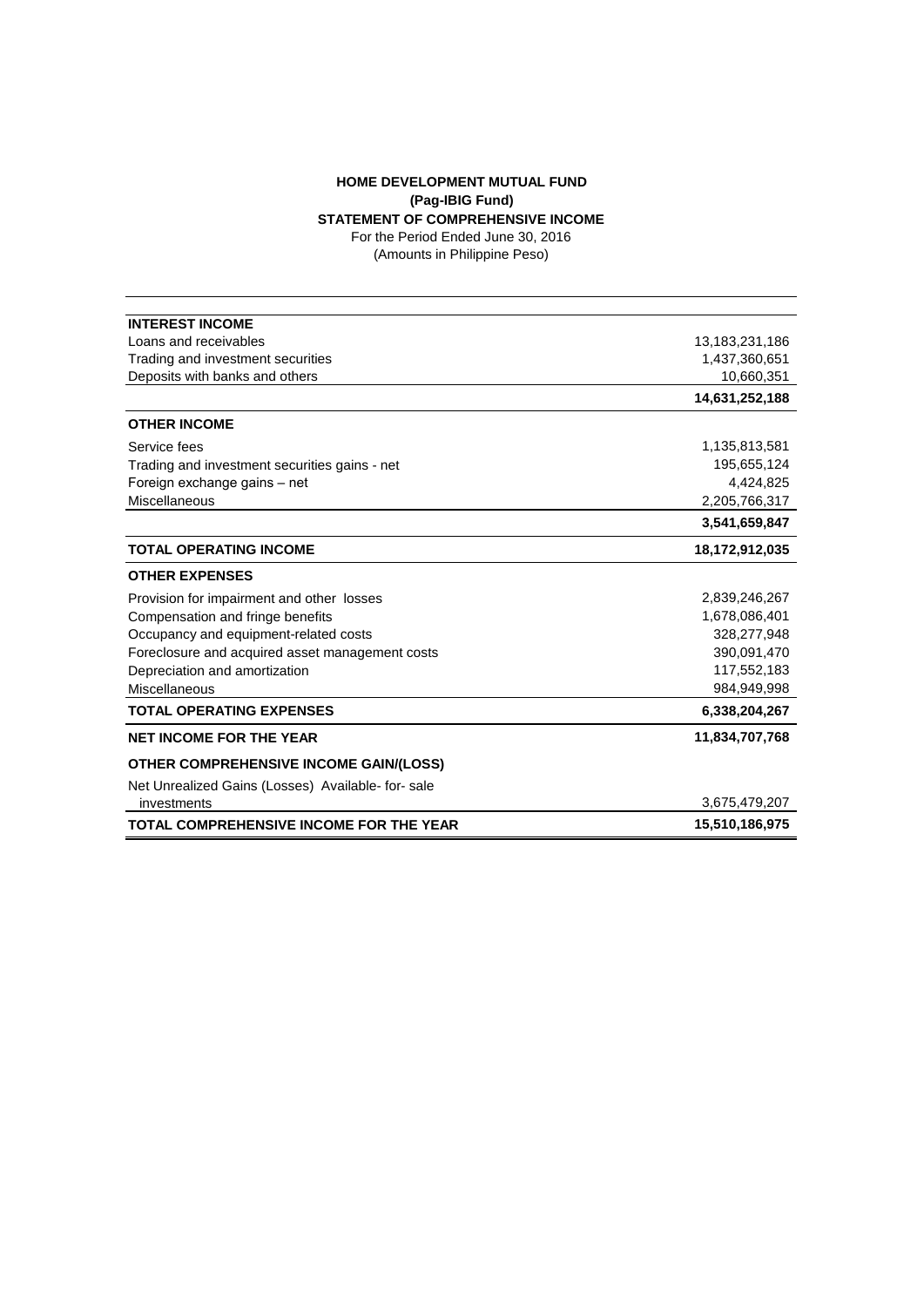## **(Pag-IBIG Fund) STATEMENT OF CHANGES IN NETWORTH** For the Period Ended June 30, 2016

(Amounts in Philippine Peso)

|                                                                | <b>Members' Equity</b> | <b>Donated</b><br><b>Surplus</b> | <b>Other Comprehensive</b><br><b>Income</b> | <b>Retained Earnings</b> | <b>Total Net Worth</b> |
|----------------------------------------------------------------|------------------------|----------------------------------|---------------------------------------------|--------------------------|------------------------|
|                                                                |                        |                                  |                                             |                          |                        |
| January 1, 2015                                                | 266,037,074,818        | 250.890                          | 4,153,846,570                               | 47,619,516,097           | 317,810,688,375        |
| Collections                                                    | 30,614,287,976         |                                  |                                             |                          | 30,614,287,976         |
| <b>Dividends</b>                                               | 11,350,364,155         |                                  |                                             | (11, 350, 364, 155)      |                        |
| Net income                                                     |                        |                                  |                                             | 20,541,652,168           | 20,541,652,168         |
| Net unrealized gains (losses) - Avaliable-for-sale investments |                        |                                  | (1,997,313,066)                             |                          | (1,997,313,066)        |
| Net realized (gains) losses - Available-for-sale-investments   |                        |                                  | (1,636,589,449)                             |                          | (1,636,589,449)        |
| Unclaimed savings                                              |                        |                                  |                                             | 4,759,531                | 4,759,531              |
| Reserve for future claims                                      |                        |                                  |                                             | (38, 191, 786)           | (38, 191, 786)         |
| Provident claims/TAV offsetting                                | (19,044,886,978)       |                                  |                                             |                          | (19,044,886,978)       |
| Projected 20-year maturing TAVs                                |                        |                                  |                                             |                          |                        |
| reverted to Members' Equity                                    | 1.179.172.279          |                                  |                                             |                          | 1.179.172.279          |
| December 31, 2015                                              | 290,136,012,250        | 250,890                          | 519,944,055                                 | 56,777,371,855           | 347,433,579,050        |
|                                                                |                        |                                  |                                             |                          |                        |
| January 1, 2016                                                | 290,136,012,250        | 250,890                          | 519,944,055                                 | 56,777,371,855           | 347,433,579,050        |
| Collections                                                    | 16,597,687,942         |                                  |                                             |                          | 16,597,687,942         |
| <b>Dividends</b>                                               | 14,236,276,312         |                                  |                                             | (14, 236, 276, 312)      |                        |
| Net income                                                     |                        |                                  |                                             | 11,834,707,768           | 11,834,707,768         |
| Net unrealized gains (losses) - Avaliable-for-sale investments |                        |                                  | 3,675,479,207                               |                          | 3,675,479,207          |
| Prior Years Adjustment/Unclaimed savings                       |                        |                                  |                                             | (8, 115, 509)            | (8, 115, 509)          |
| Reserve for future claims                                      |                        |                                  |                                             | 10,768,940               | 10,768,940             |
| Provident claims/TAV offsetting                                | (7,947,203,253)        |                                  |                                             |                          | (7,947,203,253)        |
| Projected 20-year maturing TAVs                                |                        |                                  |                                             |                          |                        |
| reclassified to Accounts Payable-Members                       | (714, 778, 261)        |                                  |                                             |                          | (714, 778, 261)        |
| June 30, 2016                                                  | 312,307,994,990        | 250,890                          | 4,195,423,262                               | 54,378,456,742           | 370,882,125,884        |